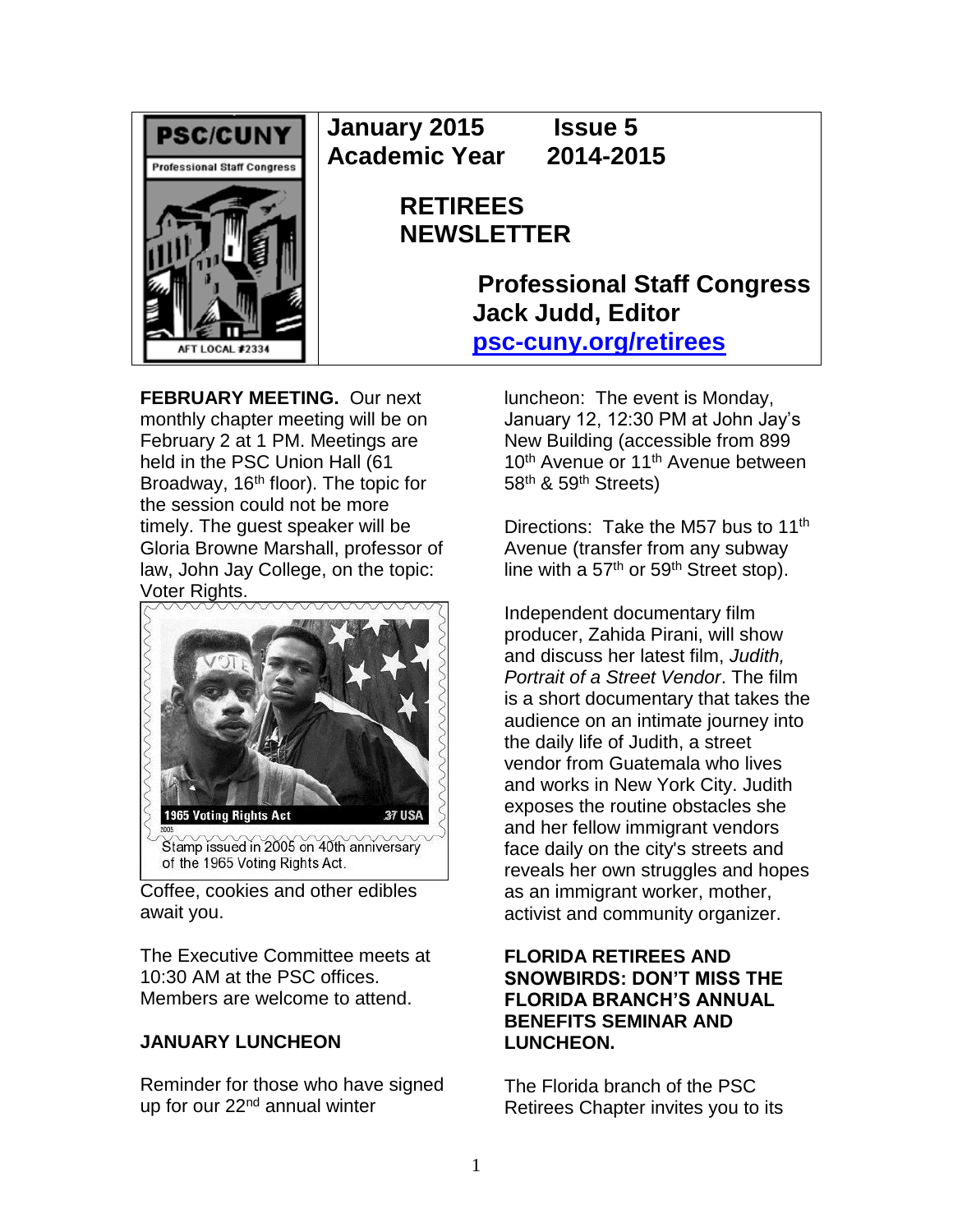Annual Benefits Seminar and Luncheon at the Lakeside Terrace in Boca Raton, 11:30 AM to 3 PM, Monday, February 9. Don't miss this opportunity to break bread with colleagues, meet new friends, learn the latest about benefits, and find out what actions you can take to protect the social safety net (Social Security and Medicare) for seniors.

Registration has been extended to Thursday, January 15th

For full details on speakers, directions, the menu and how to register and pay, go to the PSC website at [psc-cuny.org](http://psc-cuny.org/FloridaRetirees2015)  [/FloridaRetirees2015](http://psc-cuny.org/FloridaRetirees2015)

## **RETIREES: SIGN THE PETITION FOR A FAIR CONTRACT!**

Retirees have a stake in securing good contracts for the colleagues who succeeded us as educators, professional staff and scholars at the City University. We urge you, if you have not already done so, to sign the petition calling on Governor Andrew Cuomo and Mayor Bill de Blasio to take immediate action to enable a fair settlement of the labor contract between CUNY and our union, the Professional Staff Congress/CUNY.

The retiree members of the PSC have logged over 80,000 cumulative years at the University as educators, professionals, scholars and champions of public higher education. For many of us, CUNY was—and is—a cause.

We've put a lot of sweat equity into CUNY, developing curriculum,

building governance structures and serving what may be the most diverse university student body in the world. But a quarter century of diminished public funding for a great urban, public university threatens everything that we helped to nourish.

From personal experience, retirees know that CUNY salaries in the past were among the highest at public universities in the U.S. But as we approach 2015, many retirees are dismayed by just how low those salaries have sunk. Where's the public funding needed to recruit and retain quality educators, scholars and professional staff?



CUNY NEEDS A RAISE. SIGN THE PETITION and send the message to the Governor and the Mayor.

#### Go to:

[tinyurl.com/CUNYcontractPetition](http://tinyurl.com/CUNYcontractPetition) to join the more than 8,600 PSC members who have already signed the petition.

# **COPE**

Your checks to COPE are still welcome. Retiree Chapter members have contributed over \$12,000 to build the union's political influence.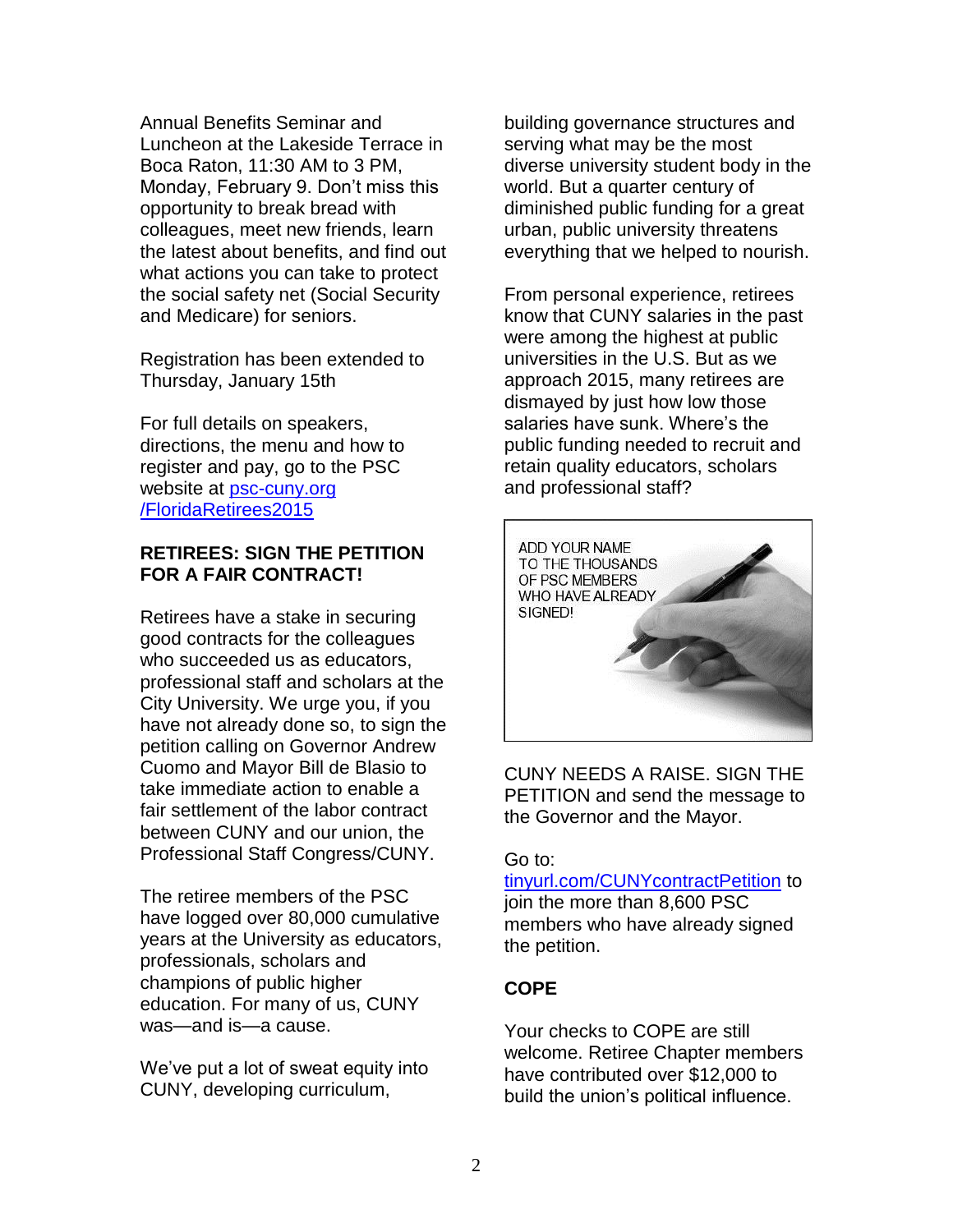Let's hold our position as the highest contributing chapter.

#### **CUNY DIGITAL ARCHIVE PROJECT PROMPTS COLLECTIVE REMEMBRANCE OF THINGS PAST**

Summary provided by Joel Berger, chapter vice-chair

Memories of individual CUNY colleges, as they were, and when the retirees were first hired, were activated by Steven Brier and Andrea Vasquez of the CUNY Digital History Archive, now housed in the American Social History Project at the CUNY Graduate Center. Andrea Vasques described how a "bottomup" effort will create a digital archive of CUNY's history that is free, accessible and open to the public. Although CUNY occupies a unique place in the history of higher education in the United States, "there is no overall, systematic history of the City University."



Steve Brier outlined the beginnings of the Municipal College System with the establishment of City College in

1847, Hunter College in 1870, and Brooklyn and Queens Colleges in the 1930s. Tuition-free and fully funded by tax dollars, the colleges were created so that children of the working class could attain a higher education. After the end of World War II, the need for more colleges to serve the increased diversity of the city helped lead to the founding of the City University of New York in 1961. What followed was "a period of enormous growth and turmoil, ending in the late 60's in the struggles across the CUNY system, where students fought for open admissions." In 1970, open admissions was made a CUNY policy; student enrollment soon peaked at 250,000. The fiscal crisis of 1976 caused contractions, but today, after more than 35 years, the student body exceeds that of the early 1970s.

Reflecting on these events, Brier said, "I was very struck by the absence of material that would make this history accessible." With no secondary works on CUNY history available, the CUNY Digital Archive Project is devoted to gathering the basic historical, primary-source material that would allow such histories to be written.

Oral-history interviews and the digitizing of documents and materials are essential to the archive. To help build the archive, chapter members were sat at tables grouped by College after the presentation so they could share memories and display artifacts of their in-service days. Common recollections were shared about the beginnings of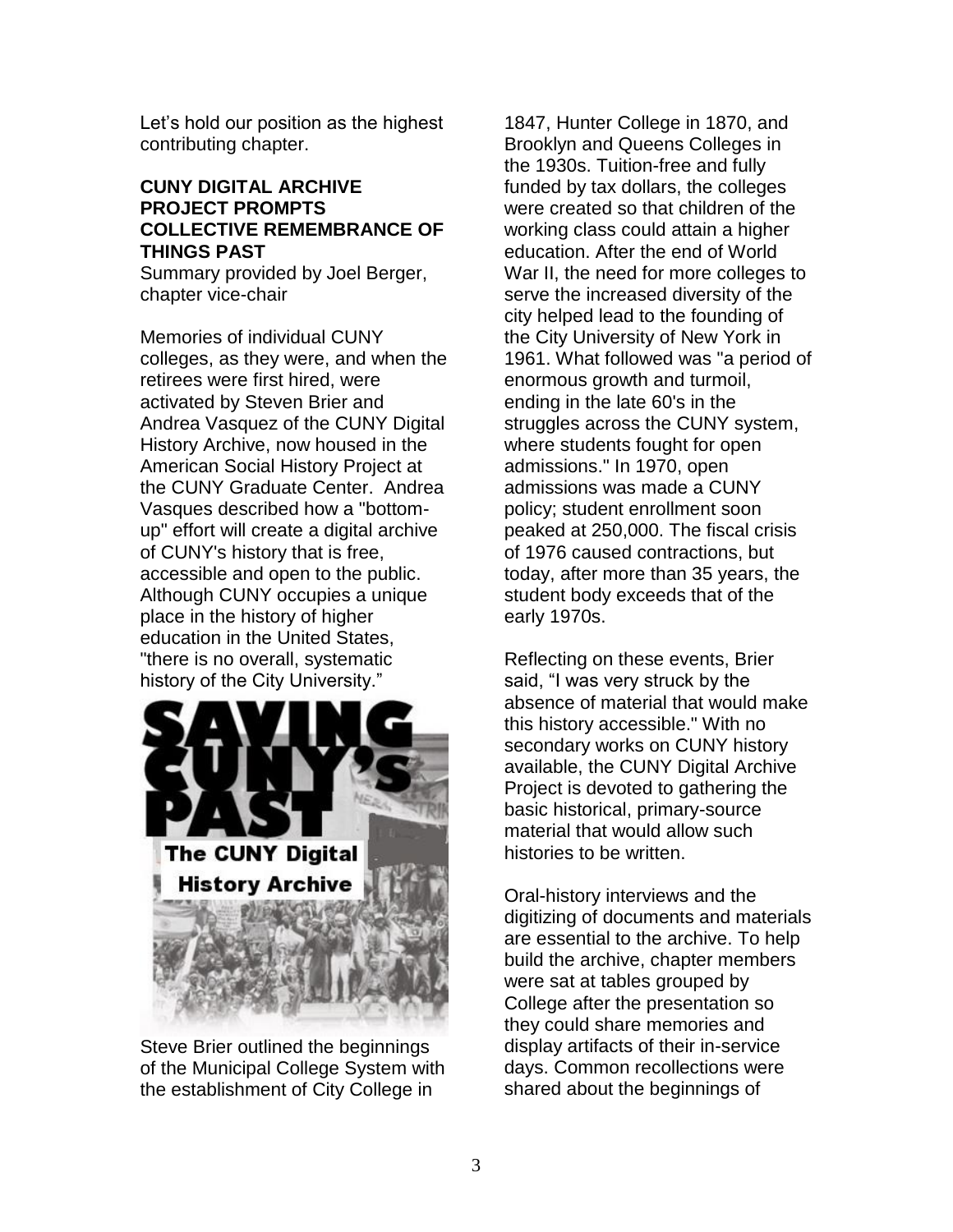collective bargaining, members' PSC activity, the end of free tuition, open admissions, and struggles over faculty governance. The CUNY Digital Archive Project welcomes the continued input of all retirees.

# **NYSUT RETIREE COUNCIL ELECTIONS**

By Irwin Yellowitz

On December 1, 2014, following the PSC Retirees Chapter meeting, Retiree Councils 37 and 38 of the New York State United Teachers held an election meeting. Those present voted to fill the positions of officers of the Councils, and delegates and alternates from the Councils to the NYSUT Representative Assembly and the Convention of the American Federation of Teachers.

PSC members comprise about 90% of Retiree Councils 37 and 38, and the Councils are our vehicle for working within NYSUT to promote the needs of retirees, including defense of our pensions, and support and enhancement of the Social Safety Net.

Here is the leadership for Retiree Councils 37-38 for the next three years based on the election held on December 1, 2014.

**Officers:** Irwin Yellowitz, President; David Kotelchuck, First Vice-President; Judith Bronfman, Second Vice-President, Robert Wurman, Secretary.

**Retiree Council 37 - Delegates:**

Cecilia McCall, Judith Bronfman, David Kotelchuck.. **Alternates:** Bill Friedheim, Miriam Balmuth, John Hyland alternates.

### **Retiree Council 38 – Delegates:**

Irwin Yellowitz, Francine Brewer, Eileen Moran. **Alternates:** Jim Perlstein, Pat Bramwell, Robert Wurman alternates.

# **COLLEGE MAIL AND LIBRARY ACCESS FOR RETIREES**



A continuing problem for some retirees is the inability to retain a college email account, and have access to the University's libraries and specialized services. If you have experienced these problems, we want to know about it. Let us know by emailing the editor at [jjudd18@optonline.net.](mailto:jjudd18@optonline.net)

## **STATUS OF NEW YORK CITY'S FIVE PUBLIC PENSION FUNDS – FY 2014**

Each year at this time, we include an analysis of the five NYC pension funds prepared, in the past, by Larry Kaplan, now by Warren Lewis of the Municipal Employees Association, with help from to Stu Eber and Jay Warshofsky.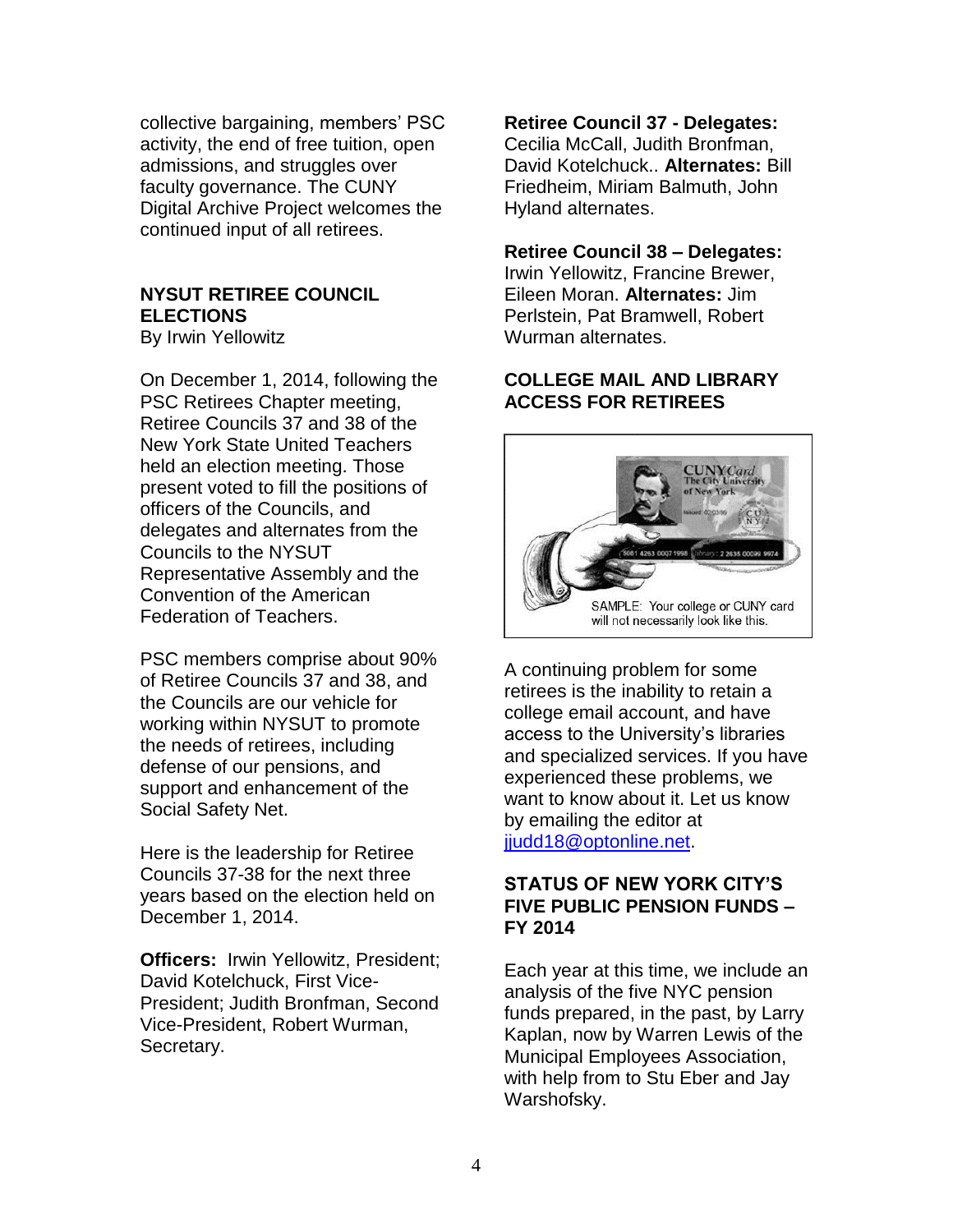The value of the funds' net assets increased from \$124.8 billion for FY '13 to \$144.5 billion in FY '14, an increase of \$19.7 billion or 15.8%. This compares to the 13.5 billion/12.2% increase in assets that took place from FY '12 (\$111.3 billion) to FY'13 (\$124.8 billion ). (See Table 1.)

For the Fiscal Year ending June 30, 2014 (FY '14), New York City's five public pension funds paid \$11.4 billion in benefits, a decrease of \$0.9 billion over the amount paid in FY '13. (See Table 2.)

The revenues of all five pension funds increased in FY '14 to \$34.141 billion, from \$25.717 billion for FY '13, due mainly to the increase in investment income. (See Table 2.)

We conclude once again that the City's pension systems, while not fully funded, remain in sound financial condition.

| <b>Pension</b><br>Fund    | <b>Net Assets</b><br>(\$billions) | <b>Benefit</b><br><b>Payments</b><br>(\$billions) |         |
|---------------------------|-----------------------------------|---------------------------------------------------|---------|
| <b>NYCERS</b>             | 54.422                            | 3.9903                                            | 11.4774 |
| <b>TRS</b>                | 44.490                            | 3.8182                                            | 11.4978 |
| <b>BERS</b>               | 3.280                             | 0.2143                                            | 0.8497  |
| <b>POLICE</b>             | 31.751                            | 2.3056                                            | 7.6280  |
| <i><b>FIRE</b></i>        | 10.596                            | 1.0992                                            | 2.6878  |
| Totals                    | 144.538                           | 11.4276                                           | 34.1407 |
| <b>Prior Year</b>         | 124.8                             | 12.2616                                           | 25.7172 |
| % Change<br>from prior FY | 15.8%                             | $-6.8%$                                           | 32.8%   |

\* Revenue sources include members' contributions, employer contributions and investment income. Source: The City of New York, Comprehensive Annual Financial Report of the Comptroller for the Fiscal Year Ended June 30, 2014. Scott Stringer, Comptroller.

Continued--